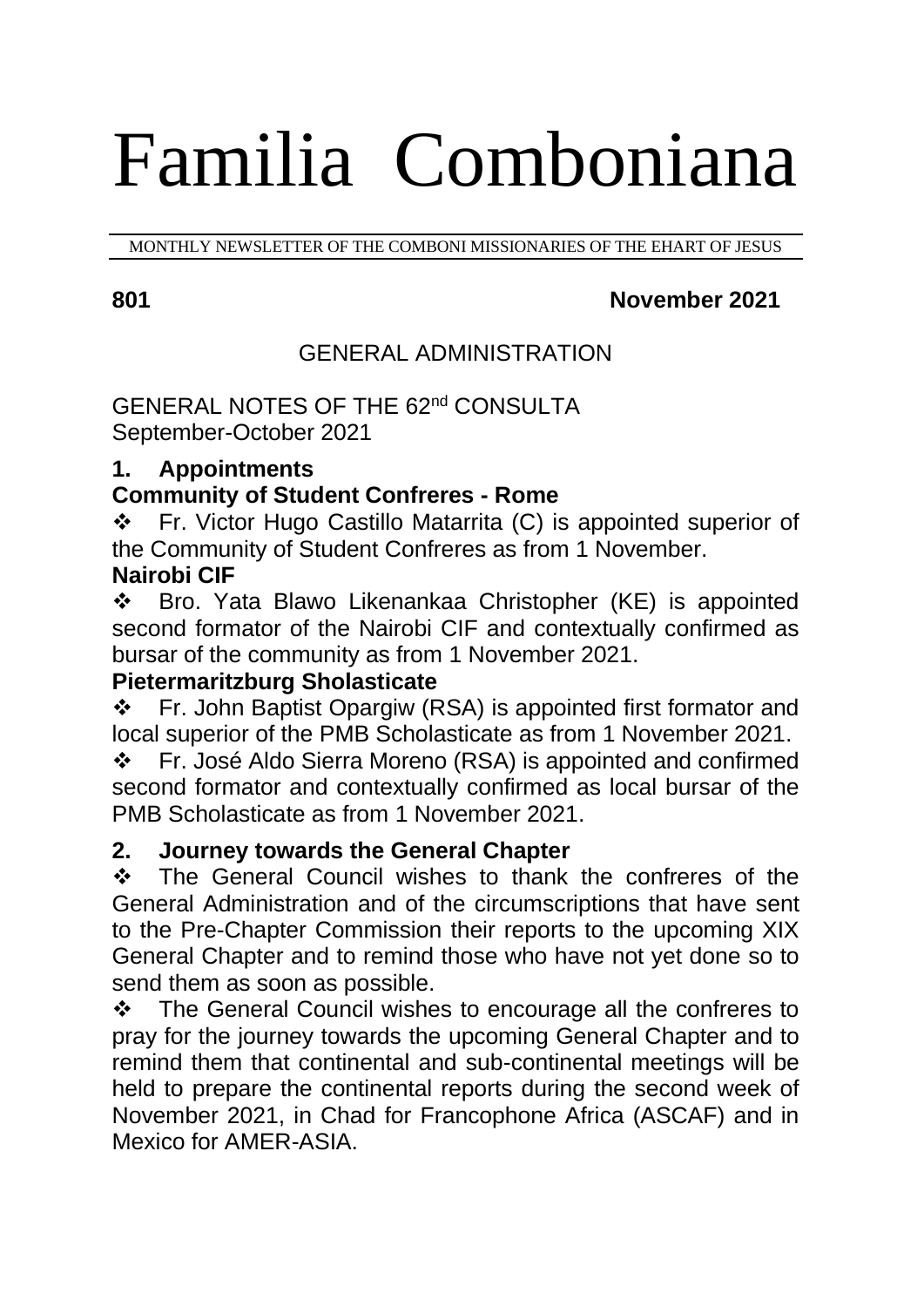❖ The members of the Precapitular Commission, who are already working on the material they are receiving, will meet in Rome for a month of work from mid-January to mid-February 2022.

### **3. The need for vaccination against Covid-19**

The General Council has been informed that there are some confreres who, though they have the opportunity, have not protected themselves against the risk of contracting and transmitting Covid-19, refusing to be vaccinated against the disease. It reminds those confreres that for people like ourselves who live in community and in close contact with people, protection of oneself and others is not only required for health reasons but is also a moral obligation. It appeals to their sense of responsibility and the need to act out of such reasons of mutual care and protection that each one of us ought to believe it an obligation to ask those not already vaccinated to do so soon, wherever possible. There are no credible reasons for denying the effectiveness of the vaccines being used and only a proven risk to one's health, certified by a medical doctor, can absolve one from the moral obligation of being vaccinated against Covid-19. Only the vaccination of almost 90-100% of the population and the observance of precautions to reduce the risk of infection (such as the use of facemasks, frequent hand-washing or disinfecting and social distancing where possible) can reduce the risk of becoming a carrier and, Heaven forbid, responsible for the sickness and possible death of a confrere of ours or some other person whom we are expected to protect.

The General Council therefore asks all circumscription superiors to be active in raising the awareness of all confreres of the need to abandon any doubts or hesitancy regarding protection against Covid-19 and to point out all the situations of community disquiet caused by possible resistance to vaccination or the adoption precautionary measures.

The General Council also wishes to remind those concerned that it will not be possible to admit to the XIX General Chapter any delegates who have not completed the cycle of vaccinations (except for reasons of sickness properly certified by an authorised doctor in their own countries): we will not be in a position to manage all the complications that would be required by the presence of such an unprotected subject in a large group of people who are of necessity in close contact with each other in the same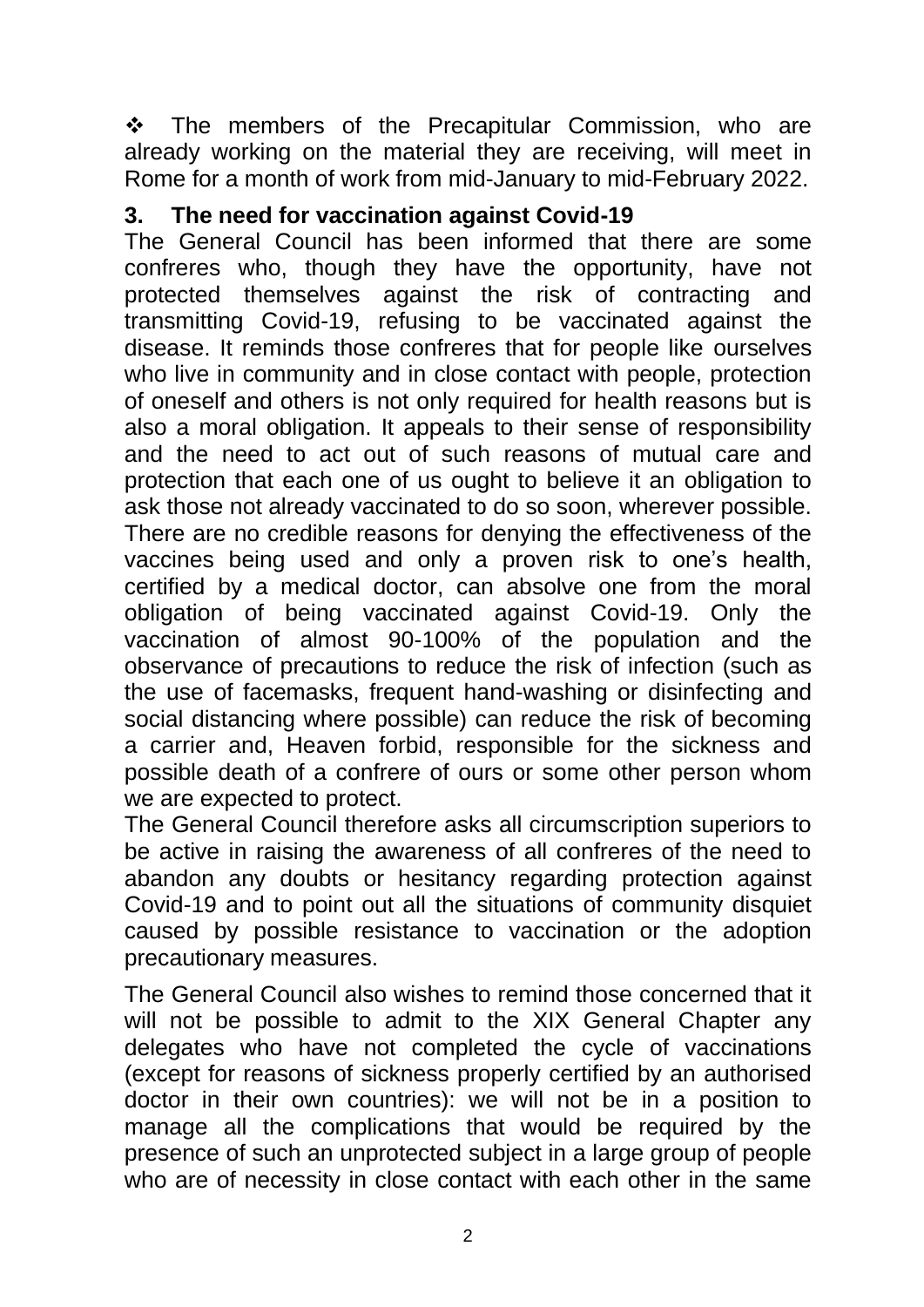building. Furthermore, as everybody now knows, it is becoming increasingly difficult for unvaccinated people to travel by air or cross borders from one country to another. It is also necessary, therefore, that all Chapter Members get to work to obtain the necessary vaccinations in time.

# **4. Meeting with the Commission for Ministeriality**

The GC thanks the members of the Comboni Family who contributed by means of the Social Forum to raise awareness among the members of our Institutes regarding the theme of social ministeriality The General Councils and the Co-ordinators of the four branches of the Comboni Family will meet with the commission of the Comboni Social Forum on 17 December at the MCCJ Curia (telematically for those not in Italy). The aim of the meeting is to evaluate the work done and to consider how to give continuity to the processes already initiated.

# **5. The journey on Synodality**

The General Council encourages all confreres to take part in the reflection, the common journey and the events being organised on the theme of Synodality in the Universal Church and, more specifically, in the local Churches where we are present and in our communities. All of us are called to contribute to the journey by means of our commitment for a synodal Church in which all are called to COMMUNION-PARTICIPATION-MISSION.

# **6. Finance**

❖ The General Council has approved in this consult the new General Directory of Finance in which are to be found all the decisions taken during the past six years of governance and animation of the Institute. There are still some points to be discussed during the next General Chapter i.e. The separation of the function of Provincial/General Treasurer and Legal representative and the duration of the mandate of the Provincial/General Treasurer in line with what is suggested in the document "Finance at the service of mission", issued by CIVCSVA in 2018. These points actually involve changes to our Rule of Life.

❖ Due to the ongoing pandemic, during a telematic meeting, the provincial treasurers have decided that, absolutely by way of exception, the usual Assembly of Bursars in preparation for the General Chapter will be organised following the same modalities.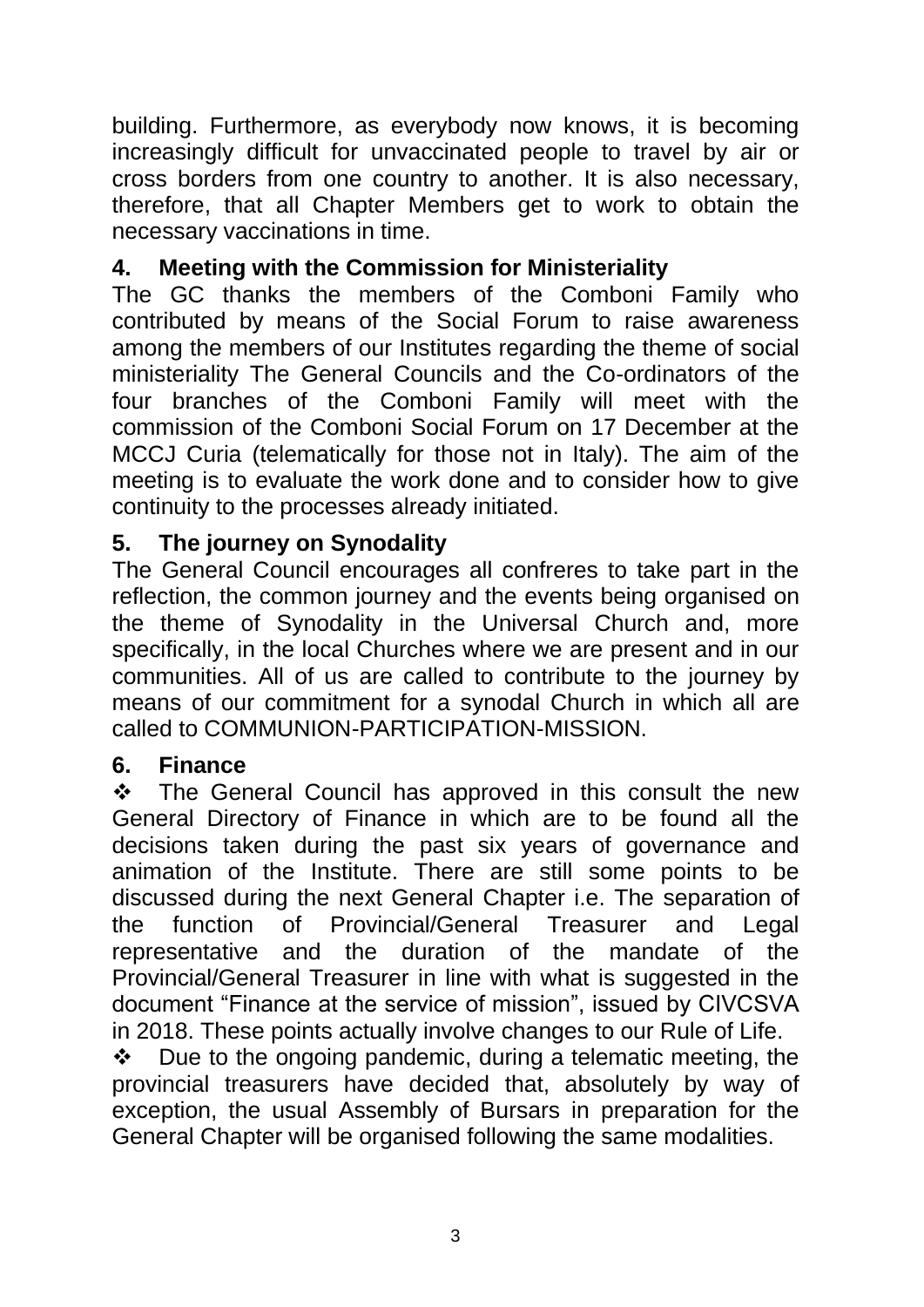# **7. CG Travel Plans**

| 6 November-5 December (MZ)                                |
|-----------------------------------------------------------|
| Fr. Jeremias dos Santos Martins 22 October-8 November (P) |
| 23 November-26 November                                   |
| (Sacrofano – Assembly USG)                                |
| 31 October-7 November (TCH)                               |
| 17 November-5 December (MZ)                               |
| 6 November-14 November (M)                                |
|                                                           |

#### **8. Next Consulta**

The next consulta is scheduled for 13 to 19 December.

### **Priestly ordinations**

| Hele Bedeemen Addid                              |              |            |
|--------------------------------------------------|--------------|------------|
| Fr. Kutsaile Matthews (MZ)                       | Mtepuwa (MW) | 30.10.2021 |
| Fr. Muhime Emmanuel (MZ)                         | Mtepuwa (MW) | 30.10.2021 |
| Fr. Lizcano González Jálver (CO) Arauguita (COL) |              | 23.10.2021 |
| Fr. Nieto Castro José de Jesus (M) Zacatecas (M) |              | 09.10.2021 |
| Fr. Agede Simon (T)                              | Akatsi (GH)  | 09.10.2021 |
|                                                  |              |            |

### **Holy Redeemer Guild**

| November | $01 - 15$ SS | $16 - 30$ T |
|----------|--------------|-------------|
| December | $01 - 15$ PE | $16 - 31$ U |

# **Prayer intentions**

**November** – That God may welcome into his peace all who have died due to the pandemic and console their relatives and all who mourn them. *Lord hear us*.

**December** – That our Lord Jesus Christ may grant to all missionaries whom he has called to follow him, fidelity and constancy in the mission entrusted to them. *Lord hear us*.

# **Notice from the Communications Office**

# **App: Comboni connected**

Due to an unforeseen change in the internet address of the server, the present version of the App is not working. A new version has been issued with the necessary corrections. To update it, it is necessary to uninstall the present version and install the new one which is to be found in the Play Store under the name of "Comboni connected".

https://play.google.com/store/apps/details?id=org.comboni.connected&gl=IT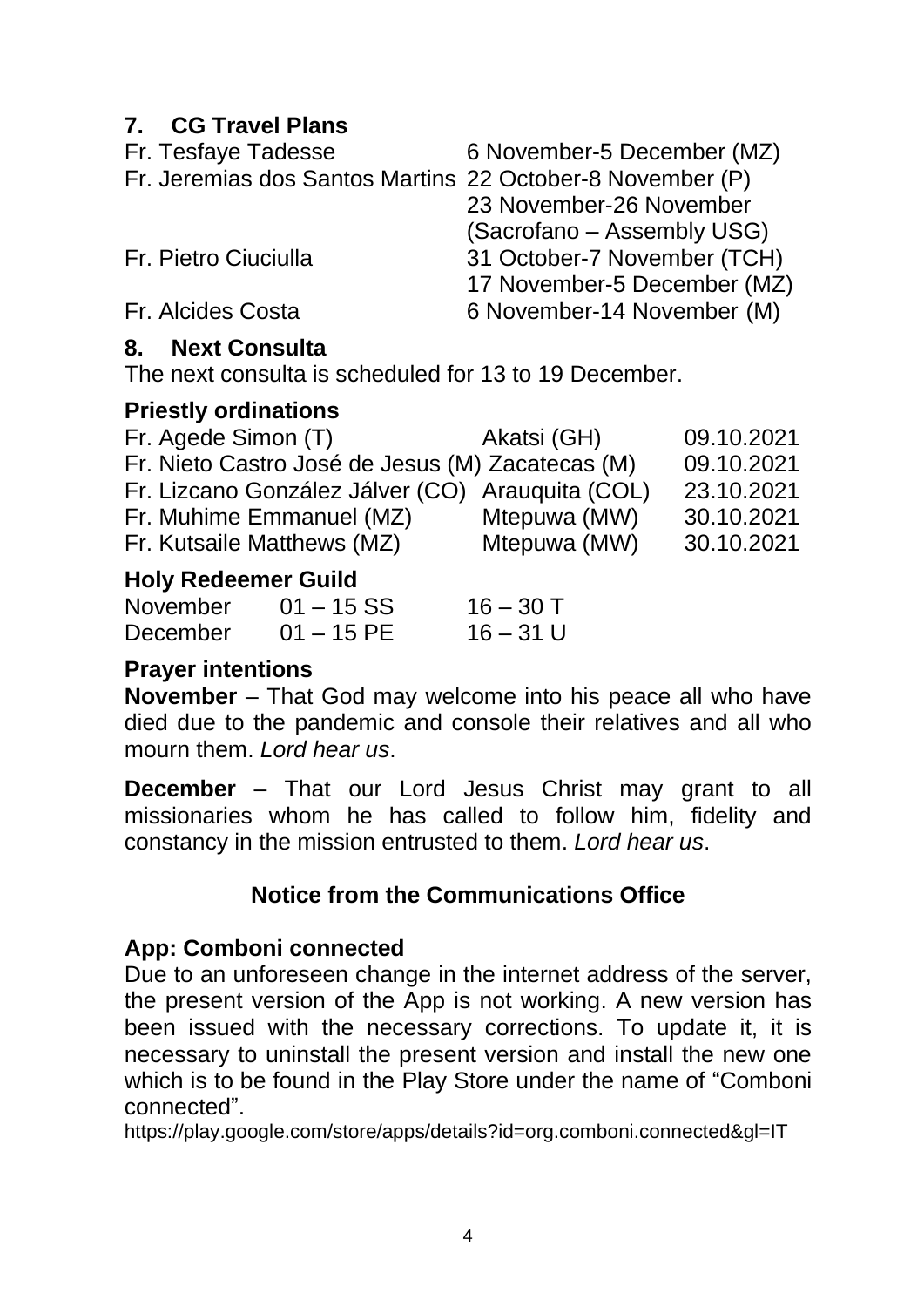### **BRASIL**

#### **We are still Comboni Missionaries**

The Combonis of the province of Brazil thank the Lord for the lifewitness of Giuseppe Grassi, a former Comboni who passed away on 3 August last.

He had been suffering for some time from leukaemia, accepting his sickness with faith and serenity. Towards the end, he said: "I am ready to go; I feel I am with God". He died holding the hand of his son. He also had a daughter who had Down's syndrome and to whom he dedicated himself totally during the last years of her life. He was the Italian Vice-Consul in Cuiabá, the city where he lived after he got married.

He never lost contact with the Combonis and kept them in his heart: there was always a room available in his house for missionary friends who, coming from Rondonia, needed a place to stay while travelling. He had also built a chapel in his house where he often went to pray, meditate or write. It was dedicated to the three archangels and had a picture of St. Daniel Comboni: "Never forget, my friend, that we are still Combonis" – he would say to a colleague who, like him, had left the Institute.

While still a Comboni, he dedicated himself to the communities of the state of Espírito Santo and Rondonia, with particular attention to the rural communities which he loved. He was very much appreciated by the youth for his enthusiasm. The Bishop of Ji-Paraná, Mons. Antonio Possamai, had charged him with writing the pastoral project of the diocese. He greatly supported the civil case of Fr. Ezechiel Ramin, offering his collaboration in the reconstruction of his history and the collection of documents. The Comboni Missionaries salute him with gratitude and entrust themselves to his intercession.

#### COLOMBIA

#### **Priestly ordination**

On 23 October, the Sc. Jálver Lizcano González, a Colombian, was ordained priest at Arauquita (in the diocese of Arauca), by Mons. Jaime Abril, Bishop of the diocese. The ceremony took place in the presence of many of the faithful and diocesan priests as well as a good group of Comboni of the Delegation.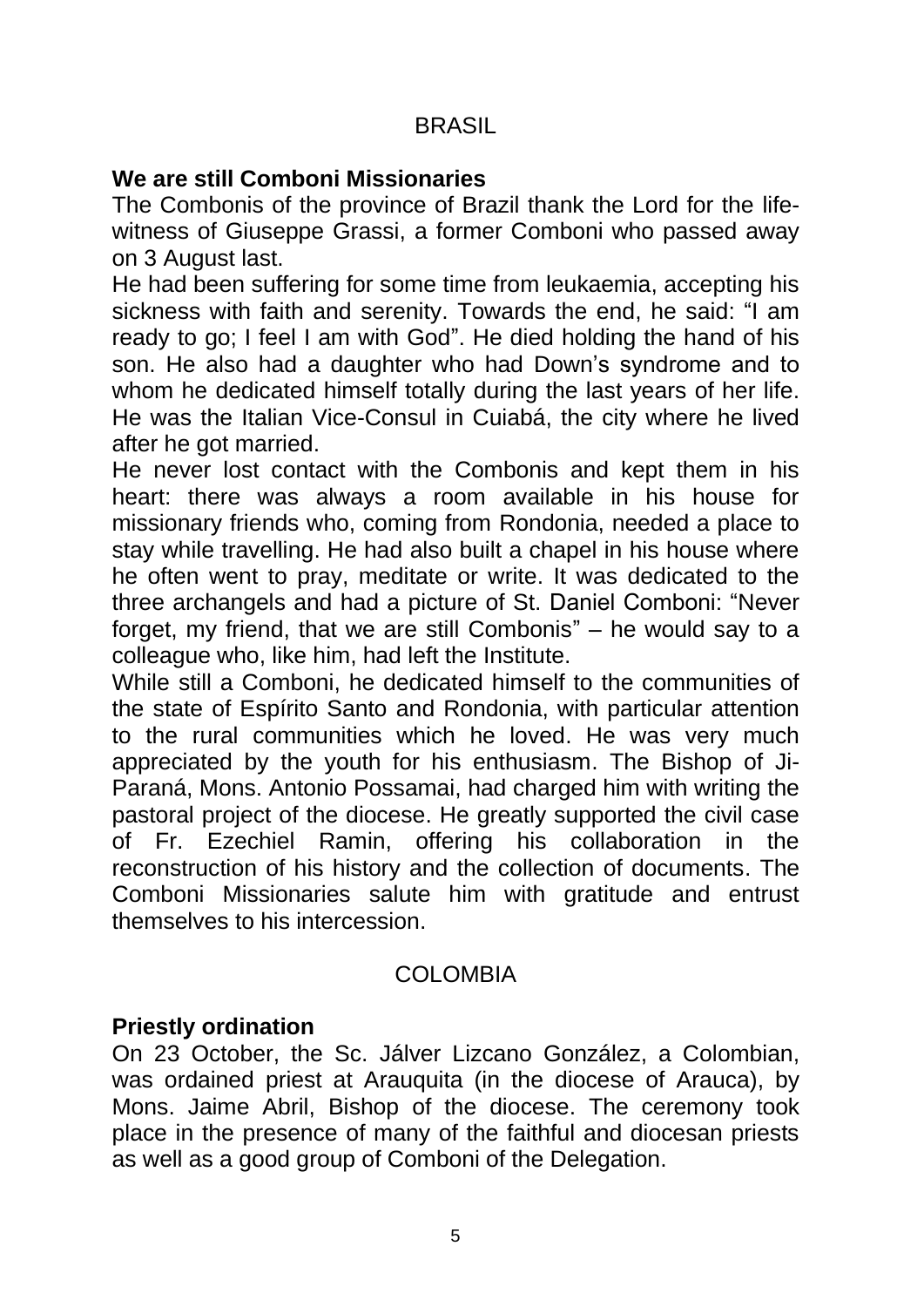The following day, Fr. Jálver celebrated his first Mass at the parish church of La Esmeralda, his home town. It was a beautiful celebration, well attended by the people with an Afro choir from the quarters of Bogotá where the Combonis work. Jálver is the first Comboni of the area. Before the celebration, a group of Combonis carried out a campaign of missionary animation and pastoral renewal in the cities and villages, distributing freely our magazines and books.

**DSP** 

#### **Centenary celebration**

The province has celebrated the centenary of the opening of the first community in Germany at Josefstal/Ellwangen, on 2 February 1921. The celebration had been postponed due to the Coronavirus and was held on 10 October 2021, the feast of St. Daniel Comboni. Following the opening of the house of Milland/Bressanone, in 1896, the German-speaking Comboni Missionaries were formed in that house and studied theology at the major diocesan seminary. Due to the First World War and its consequences (the session of South Tyrol to the Kingdom of Italy), the future of the Bressanone house was uncertain. For this reason and in view of the probable division of the Institute into two independent branches, the Germanspeaking group decided to open a house in Germany but, due to the "Law of the Jesuits" (revoked in 1917), no Order could open a religious house in German territory. Once this obstacle was removed, Fr. Isidoro Stang, a missionary in Sudan and, during the war, a prisoner in Egypt, was charged with finding a suitable place for a foundation. Fr. Isidoro contacted many dioceses and, finally, it was the diocese of Rottenburg/Stuttgart which granted permission to open a house in Ellwangen, on 2 February 1921.

Even though the celebration had to be postponed twice due to the pandemic, the day of the feast of 10 October 2021 pleased everyone. The auxiliary bishop Thomas Maria Renz presided at the Eucharist attended by around 500 guests and most of the confreres. Among the guests were Assistant General Bro. Alberto Lamana and Fr. Arlindo Pinto from Rome, who brought the greetings and best wishes of the General Administration. After the celebration, there were some wonderful encounters with many of our former candidates and postulants who had met the Combonis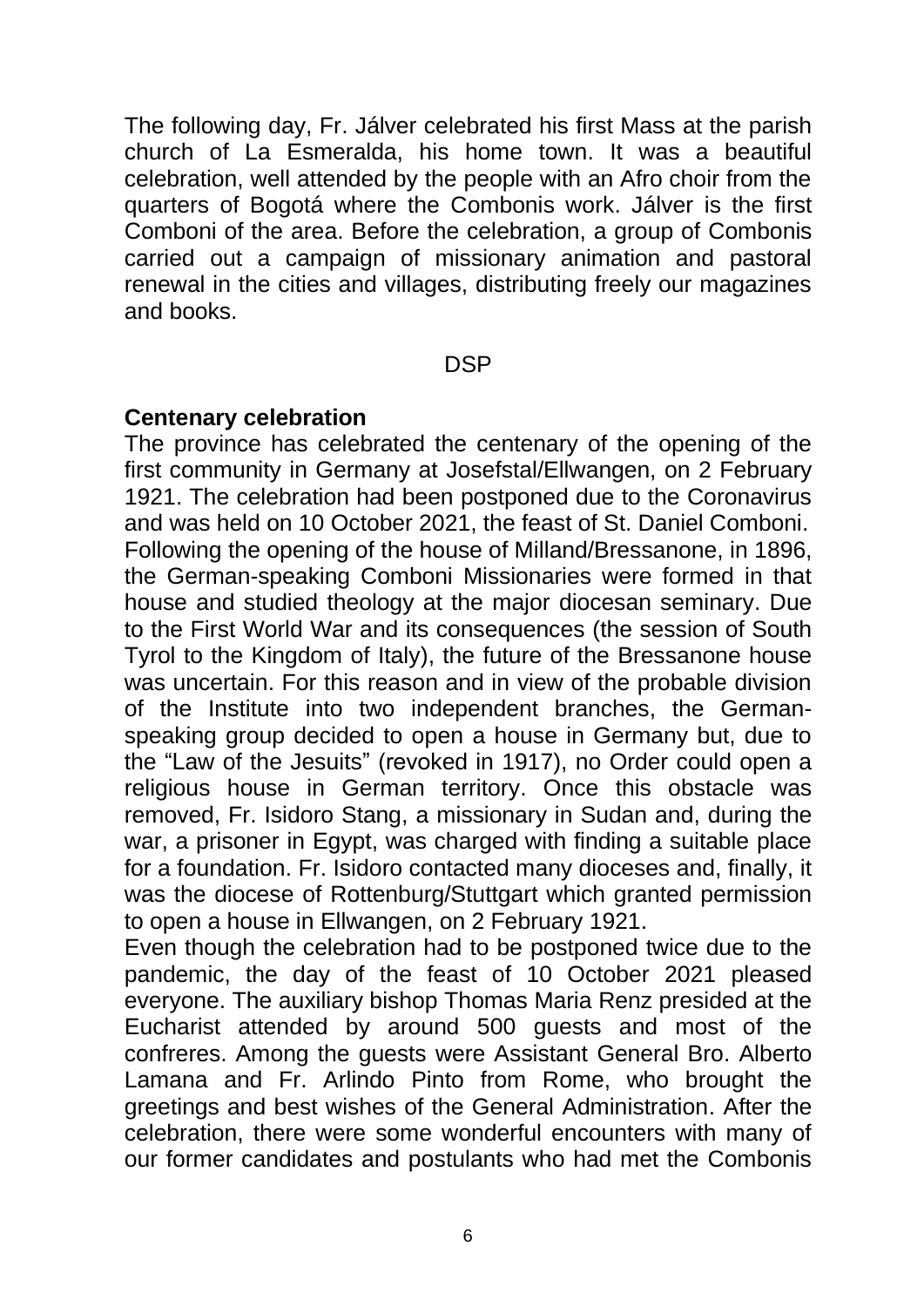during the intense pastoral work of vocations ministry. A group of the CLMs were also present with a display they prepared on the theme "Peace – How to achieve it?" Other groups displayed their photos in which they showed their connection with the Comboni Missionaries.

After the meal, Fr. Reinhold Baumann presented a historical synthesis of the hundred years mentioning in conclusion, with the help of some guests with *mission statements*, how the Comboni Missionaries and their collaborators understand mission today. Since a large part of the celebration was held outdoors, due to coronavirus measures, everyone enjoyed the fine autumnal weather. The celebration was very moving and created an atmosphere of joy and hope for the future.

That evening, more than a hundred people gathered in a hall in the city to listen to a conference given by Roman Siebenrock, professor of theology at Ellwangen Seminary. Using the text Is 43,19 "Behold, I am doing a new deed: even now it comes to light. Do you not see it?", he showed the developments, challenges and opportunities that society today presents to the mission in Europe. The meeting can be viewed on the YouTube page of the DSP: [https://www.youtube.com/results?search\\_query=comboni+missionari](https://www.youtube.com/results?search_query=comboni+missionari)

#### **Provincial Assembly**

The following day, 11 October, the provincial assembly was opened. It was also attended by our Superior General Fr. Tesfaye Tadesse. Having been obliged during the previous days, to attend the opening of the synod of bishops in Rome, he had not been able to attend the celebration of the centenary. On the morning of the first day devoted to ongoing formation, Professor Siebenrock explained the theme: "*Let us trust in life since God is walking with us* ". The input and group work had the purpose of motivating and animating the confreres and to counteract the rather pessimistic view of the province: it is important, the professor emphasised, to commit ourselves ever anew to the Gospel.

One relevant theme of the assembly was the presentation, discussion and completion of the provincial report to the General Chapter. The confreres strongly supported the availability of the province to have some scholastics come to study theology at Graz or Bressanone. The report will be sent to Rome to the Pre-Chapter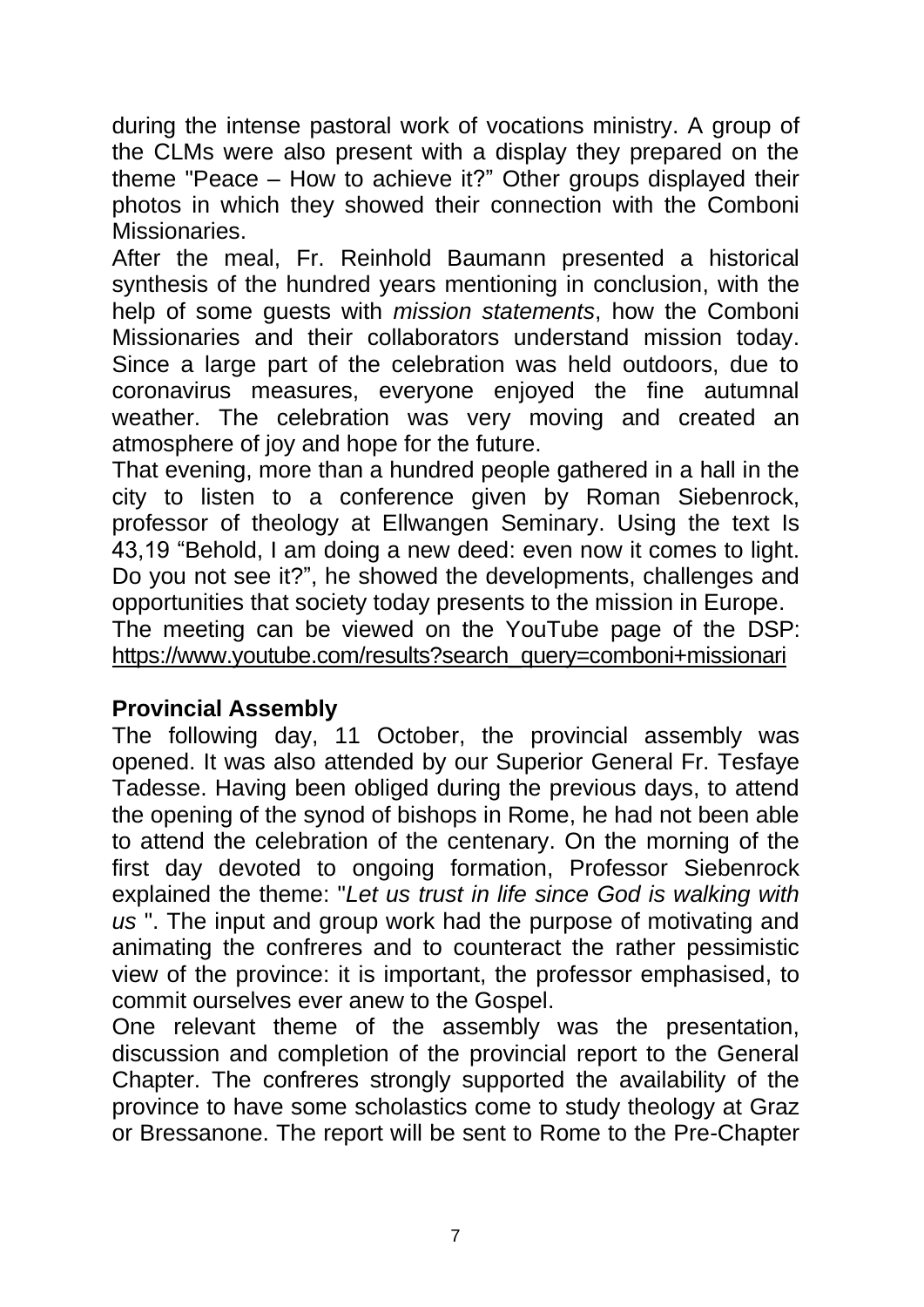Commission once it has been approved by the Provincial Council and the three chapter members.

The reports of the local communities and the provincial superior, presented on 12 October, showed clearly the advancing age of the group of confreres who have an average age of 74 years. Without considerable internationalisation, the province will no longer be le to fulfil its duties and necessary activities. Out of 43 confreres in the province, only five are radical members of other provinces.

Fr. Tesfaye, Bro. Alberto and Fr. Arlindo led the third day presenting a global view of the Institute that was highly appreciated. A discussion on plans for the future of the province was originally planned for the afternoon but instead the assembly attended the funeral of Father Bernhard Riegel who had died a few da previously. He was buried in the cemetery of the city next to our other deceased confreres. A large number of friends and faithful said their last goodbyes to Father Bernhard, many of whom met him in Ellwangen where he worked for many years.

Pictures and texts are to be found on the website: <https://www.comboni.org/contenuti/113668>

#### **Visit to the Province**

After the Provincial Assembly, Fr. Tesfaye, accompanied by Bro. Alberto and Fr. Arlindo, visited the other communities of the province. At **Neumarkt**, a community of four confreres, he spoke with the Parish Priest and visited the former Comboni minor seminary. He also greeted a young Argentinian religious community that had taken up residence close to our community. At **Graz**, we celebrated the Sunday Mass in the parish and spoke with the parishioners. There was great joy at the arrival of two African confreres, one from Uganda and the other from Togo who will do specialised studies at the University of Graz while helping out in the parish. The last community visited was that of **Bressanone**. Apart from meeting with the confreres, Father General also visited the diocesan bishop Ivo Muser in Bolzano, a good friend of the Combonis. Back in Milland, Fr. Tesfaye, Bro. Alberto and Fr. Arlindo visited with interest both the social biological farm and the house of Solidarity, very close to our house, which bodes well for future cooperation.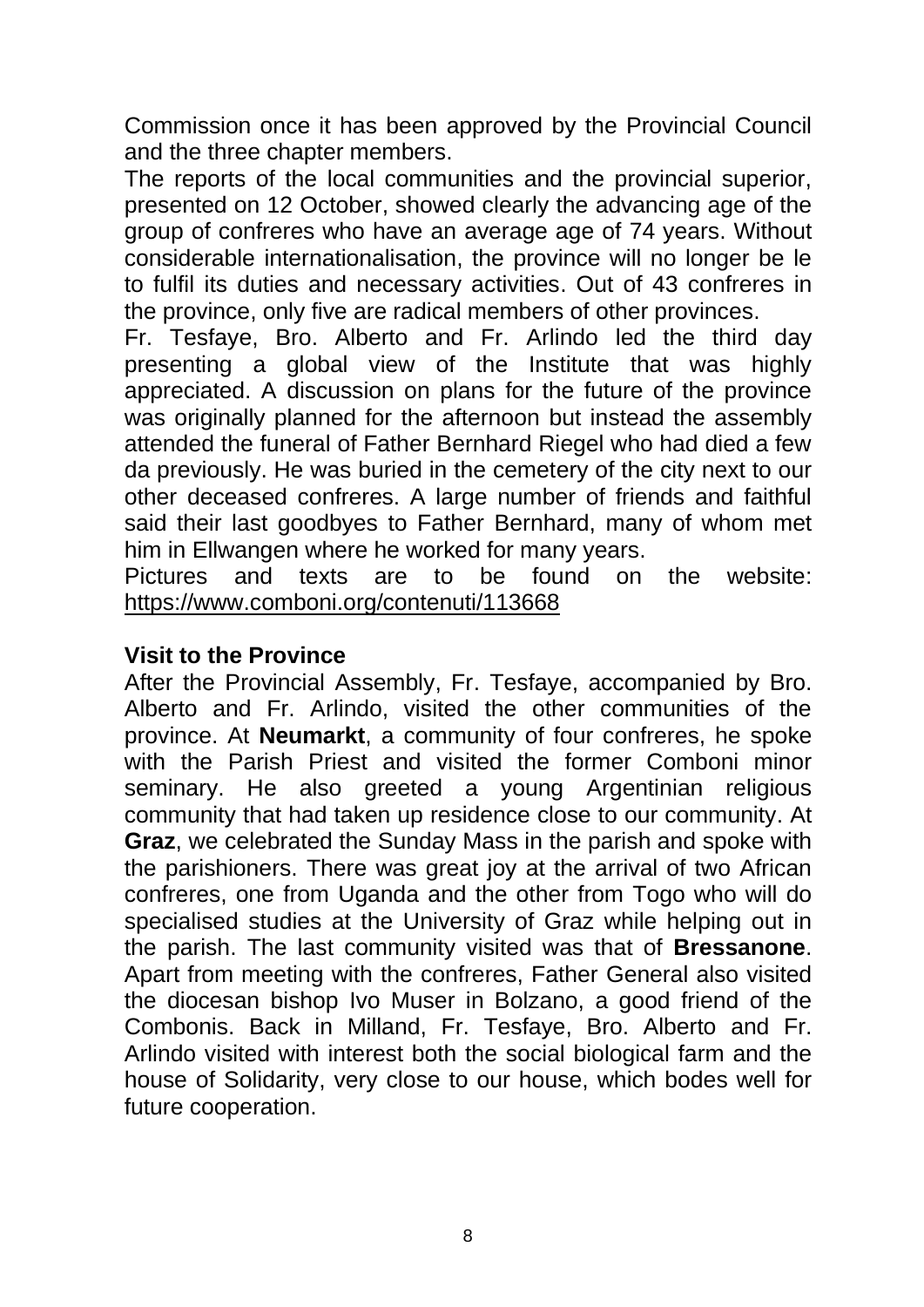# ETHIOPIA

# **The Situation around the Mission of Gublak**

A year has passed since we Comboni Missionaries and the Sisters of the Apparition of St. Joseph withdrew from the mission of Gublak dedicated to Blessed Daudi and Blessed Gildo. We were hoping, and we still do so, that the situation would soon normalise and we could return to normal life. However, the real situation is proving very much the contrary.

The waves of violence against the external" communities are still being carried out by heavily armed men thought to be Gumuz militias. There is also news of *shiftas* (gangs) of local Gumuz kidnapping and killing their fellow Gumuz.

Since the beginning of February 2021, we have heard often of groups that destroy and sack the houses and dwellings abandoned by people at Gublak. On 30 March, we received the news of the sacking of the property of our parish. We visited the parish on 26 April. What we saw broke our hearts. All the structures had been broken robbed: the house of the community, the church, offices and multi-purpose hall. We lost very important property and documents. We also heard that some of our chapels have been broken into and used as camps by the rebels.

Not even the parish kindergarten was spared. We recently heard how St. Jacobis KG school, in the city of Gublak was broken into; all the properties were plundered. Recently, some catechists called to tell us that rebels were present in the damaged house of the Sisters and in the new building, in the complex of our main church, in the hew hostel building and in some of our chapels in different villages.

As we conclude this report, serious clashes are continuing between the national army and the rebels; our Uganda Martyrs chapel has been seriously damaged.

In June, in the city of Gilgel Beles, a memorandum of understanding (MoU) was signed between the regional state of Benishangul Gumúz and an un-named "armed group" which granted the members of this group positions of leadership in the region, urban and rural lands and also credit facilities for women with the declared aim of resolving the security crisis in the region in a sustainable way. However, from the latest news it seems that many of the commitments undertaken through this MoU have not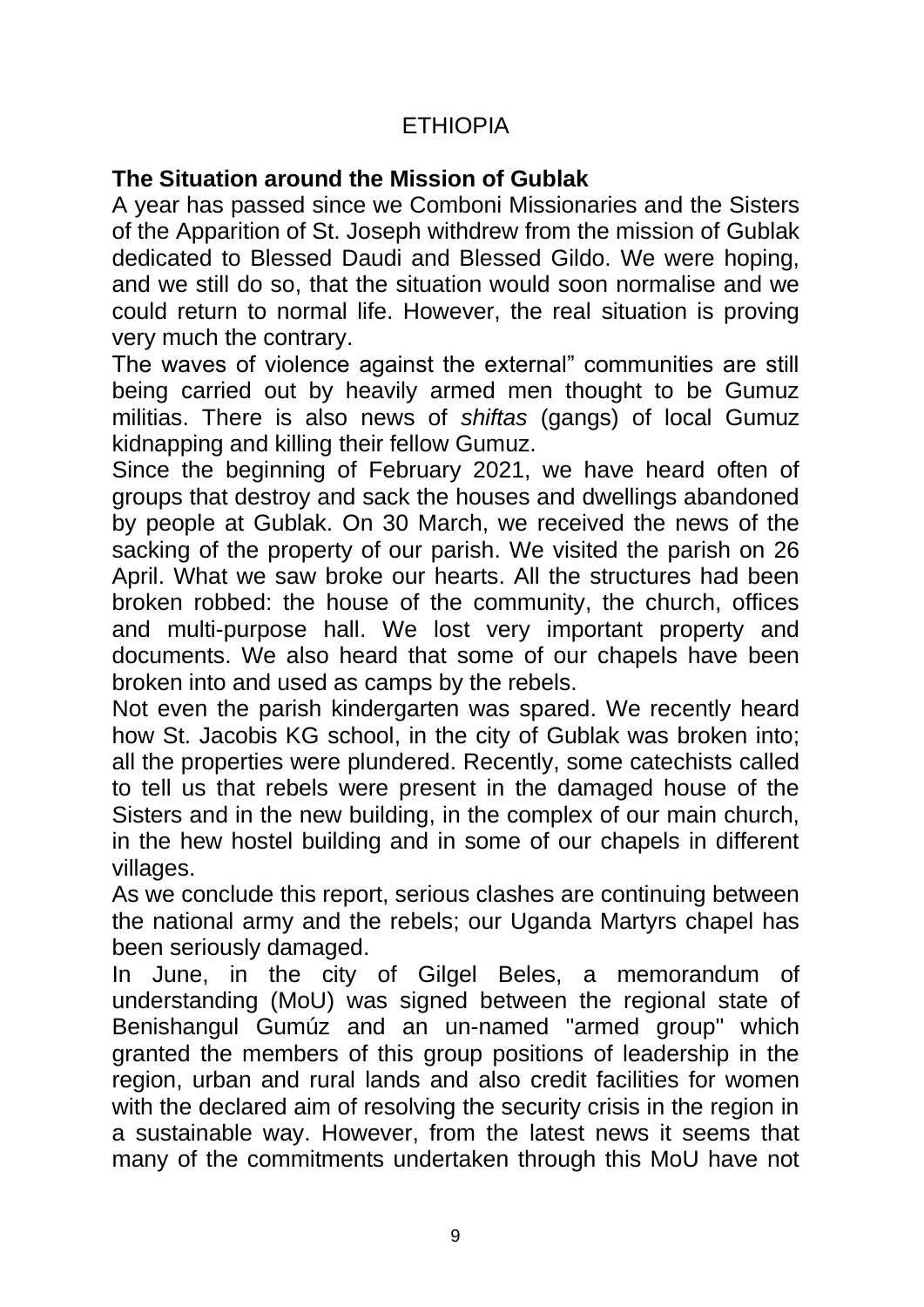been respected and this has provoked a new and grave wave of violence.

The 2021 general elections ended peacefully everywhere on 21 June and on 30 September, except in the region of Tigray, still in conflict with the armed federal forces. A new government was set up and the prime minister was sworn in on 4 October 2021. Everyone is hoping for a solution to these clashes that afflict different parts of Ethiopia, including that of Metekel.

We are providing this report not to dishearten anyone but to invite everyone to pray for the whole of Ethiopia. Please remember Ethiopia and especially our dispersed students, the elderly Christians, the children and the sick who have hidden in the depths of the forests, cut off and without aid. (*Fr. Isaiah S. Nyakundi, mccj, Parish Priest of Gublak*)

#### MALAWI-ZAMBIA

#### **Ordinations to the priesthood**

On 30 October, a large number of Christians gathered at the parish church of Mtepuwa, in Malawi, to celebrate the priestly ordination of two Malawians: Emmanuel Muhime and Matthew Kutsaile. The parish is close to the mountains of Mulanje where the Combonis began their missionary service fifty years ago.

The liturgy was carefully prepared and presided over by the Archbishop of Blantyre-Limbe, Thomas Luke Msusa, a Montfort missionary.

Among those present at the Mass were the provincial superior Fr. Michael Mumba with two deacons, one from Malawi and the other from Zambia.

In his homily, His Grace emphasised the positive journey in course in the Church in Malawi, even if it is still a Church that needs to be supported by missionaries in some parishes and requires all sorts of help in the formation of its diocesan seminarians. He said he was happy to be able to say that now, with the ordination of the two new priests, – of whom Matthew is assigned to South Sudan and Emmanuel to Brazil – the local Church has given an ulterior sign of its Christian maturity. The assembled people joyfully responded with applause. The liturgical celebration was followed by songs, dancing and a meal together.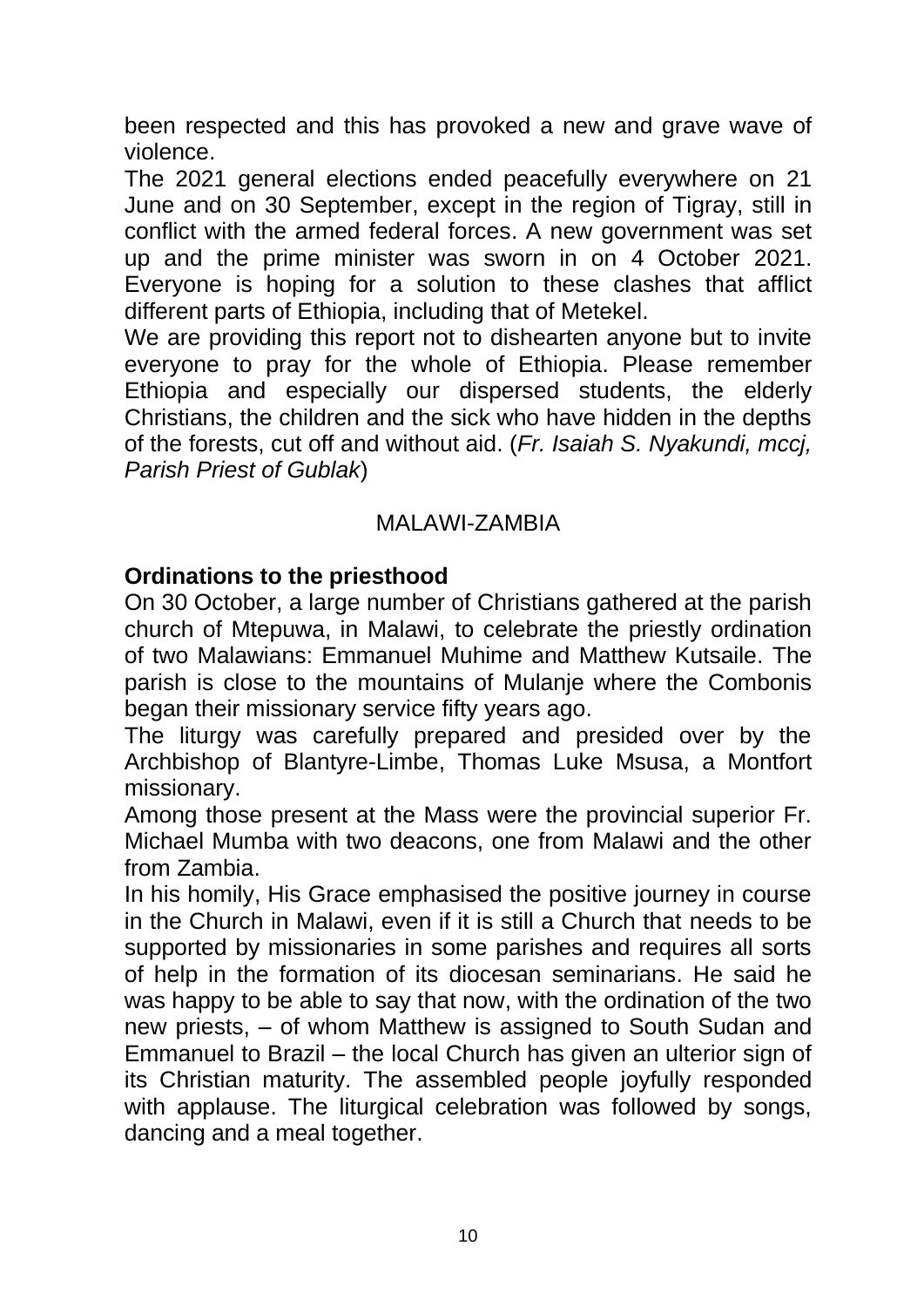Fr. Matthew Kutsaile come from the station of Mtepuwa, the parish where he was ordained and Fr. Emmanuel Muhime is from another station, Lihaka, in Chiringa parish formerly staffed by Comboni missionaries in the same area of Malawi.

Let us pray for them in their future missionary service as well as for the local Church, so that many more young men from their communities may also become Comboni Missionaries.

#### NAP

#### **Events for the feast of Saint Daniel Comboni**

On Sunday 10 October, the community of Cincinnati held its XII "Taste of Mission": an annual event to which the friends of the Combonis are invited to visit the centre and to spend a day together with a programme of entertainment, visits to the museum and shopping at the mission market. Last year, the event was held online due to the pandemic. This year, people were present in person. People gathered outdoors to have refreshments and visit the shows by the Hills of Kentucky Dulcimers, the Pamana Dance Group (a group of Filipino dancers) and the Los Katolico's, a Hispanic musical group from the parish of San Bonifacio where Fr. Rodolfo Coaquira ministers. Thanks to the generosity of the sponsors, the event represents an extraordinary collection of funds for the province and also a wonderful opportunity to share the mission with friends and neighbours.

Also on Sunday 10 October, Fr. Ruffino Ezama, provincial superior, celebrated the feast of Saint Daniel Comboni with the African communities t the cathedral of St. Ambrose in Des Moines, Iowa. The celebration was organised by the Sudanese Catholics and South Sudanese in the United States but also present were people from the Eritrean Catholic community Kunama, the Burmese Catholic community of St. Ambrose and people from Eritrea and Burundi.

Fr. Nipin T. Scariam, who is from India, was the main celebrant. Concelebrating were Fr. Bashir Abdelsamad from the diocese of El Obeid, Fr. Ruffino Ezama, Fr. Protas O. Okwalo, SJ and Deacon Francis Nyawello Chan, from the cathedral of St. Ambrose.

People travelled from all over Iowa and even from Nebraska to join in the celebration. Almost 800 people attended. During his homily, Fr. Ruffino emphasised that St. Daniel Comboni did not want the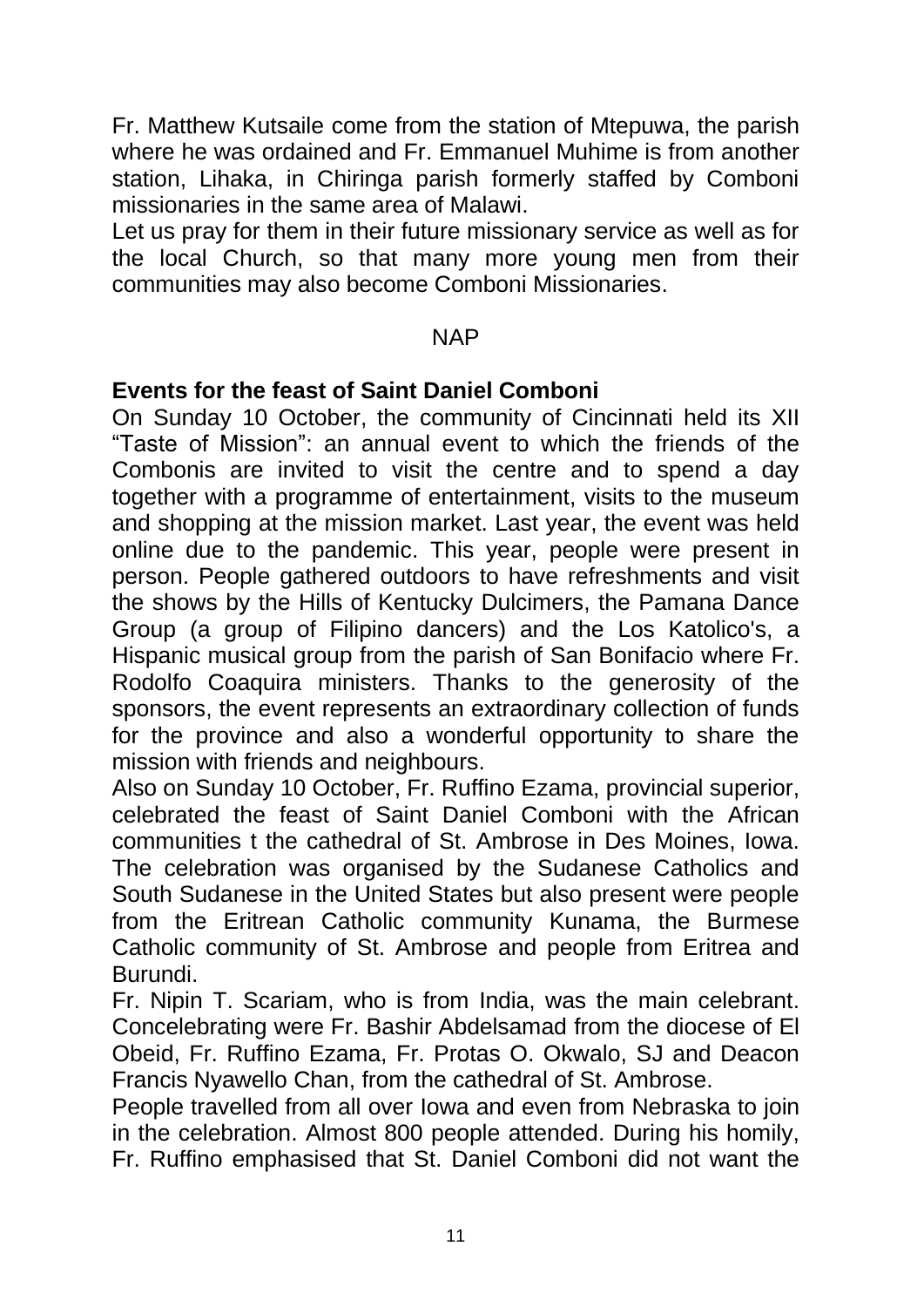mission to be Italian, Spanish or African because it was Catholic! He also spoke of the poverty-stricken childhood of Saint Daniel in the north of Italy and of the fact that, despite being the last and only surviving child in a large family, his parents willingly shared him with the world. In the course of the celebrations, there were performances by the Sudanese choir, the young dancers and the Eritrean choir of Kunama. The readings were read in Arabic, Burmese and Swahili. (*Lindsay Braud*)

### PERÚ

### **From CAM to CAEM**

For some time, the province had been thinking of integrating the religious community at the Missionary Animation Centre (CAM), while keeping its identity as a Comboni Work, into the community of the Provincial House, in order to give it new life.

Due to the pandemic, all churches and schools had been closed in Peru due to the Covid-19 pandemic and so, since April 2020, the magazines had not been printed since it was impossible to distribute them. Also in May 2020, and due to the pandemic, it was decided to close the CAM, together with its offices and to liquidate and cancel it in the government offices.

Missionary animation is an essential element of our missionary vocation, a fundamental challenge within our Comboni charism; for this reason, with the closure of the CAM, in January 2021 the Centre for Missionary Animation and Spirituality (CAEM) was opened. It shows the will to share with the local Church the urgency of the *ad gentes* mission and to live together our work of animation and missionary spirituality.

For the moment, the CAEM is publishing the *Boletín del Perú*, *Aguiagenda* and *Aguiluchos* in digital format and has resumed contact with the former subscribers of the magazines and the other works of the CAM.

A digital "St Daniel Comboni Shrine" has been created to re-launch the participation of all the Comboni communities of the province in missionary animation and, in a missionary spirit, to bring formative celebrations and activities to friends of the mission.

At the moment, the challenges taken up by the CAEM are as follows: when health measures permit it, to recommence missionary animation in the parishes and schools, resume the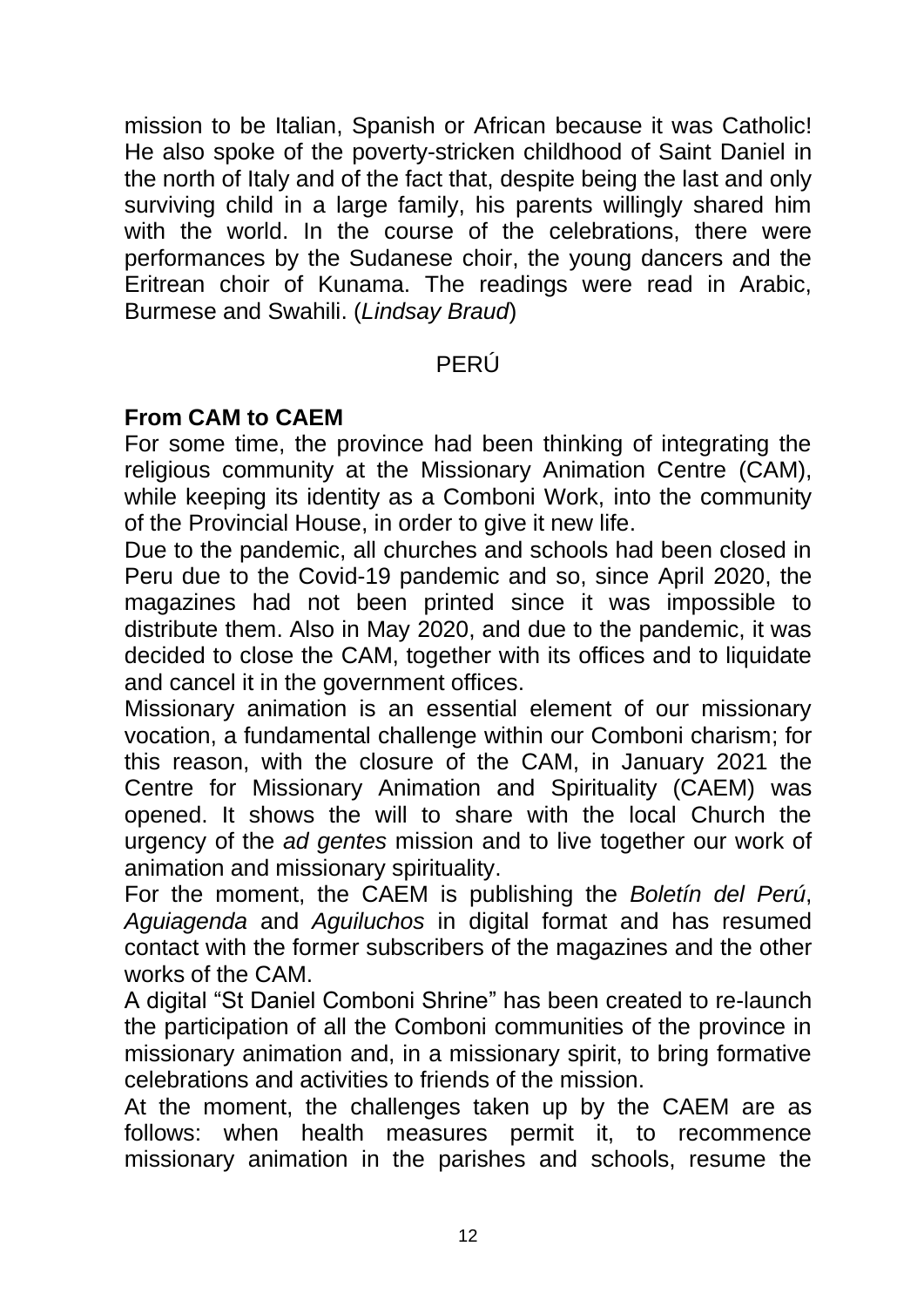printing of the magazines *Misión sin fronteras* and *Aguiluchos*, print new books, reprint others that are out of print and other missionary material, expand the field of action on the social networks and especially at the spirituality centre; present courses/seminars for missionary animators; achieve economic self-sufficiency; increase the commitment of all Combonis, friends, benefactors and the Comboni Family, in missionary animation activities and mission in general.

To render official the opening of the CAEM, on 10 October, the feast of our Founder, the Eucharist was celebrated with Mons. Luis Alberto Barrera, Bishop of Callao presiding, for a small number of people including some confreres from the Comboni communities of Lima, two Comboni Sisters, representatives of the CLM and some benefactors.

After the celebration, there was the blessing of a newly-built oratory at the provincial house and the offices of the CAEM, also on the property of the provincial house, followed by some refreshments. It was a pleasant moment of celebration for our Comboni Family and also the first public event of this community since the pandemic began.

# **PORTUGAL**

#### **Missionary feast at Vila Nova de Famalicão**

At long last, the men and women missionary co-operators of the Comboni community of Vila Nova de Famalicão were able to gather in person to celebrate World Mission Day together. It was a great feast – possibly due to the long period of isolation due to the Covid-19 pandemic – celebrating the joy of being missionaries according to the charism of St Daniel Comboni.

"This World Mission Day 2021 will remain in the memory of all – aid Fr. Alberto Vieira, superior of the community – as the day of restoration, the renewal of the passion that motivates us and urges us all to endeavour to live and to be men and women missionaries in the manner of St Daniel Comboni. We were animated by the theme chosen by Pope Francis for the Day: 'We cannot but tell of what we have seen and heard"

The celebration was attended by hundreds of people from all parts of the dioceses of Braga, Porto and Viana. Some groups – Lijó (Barcelos) Marinhas (Esposende) and Arco de Baúlhe – even hired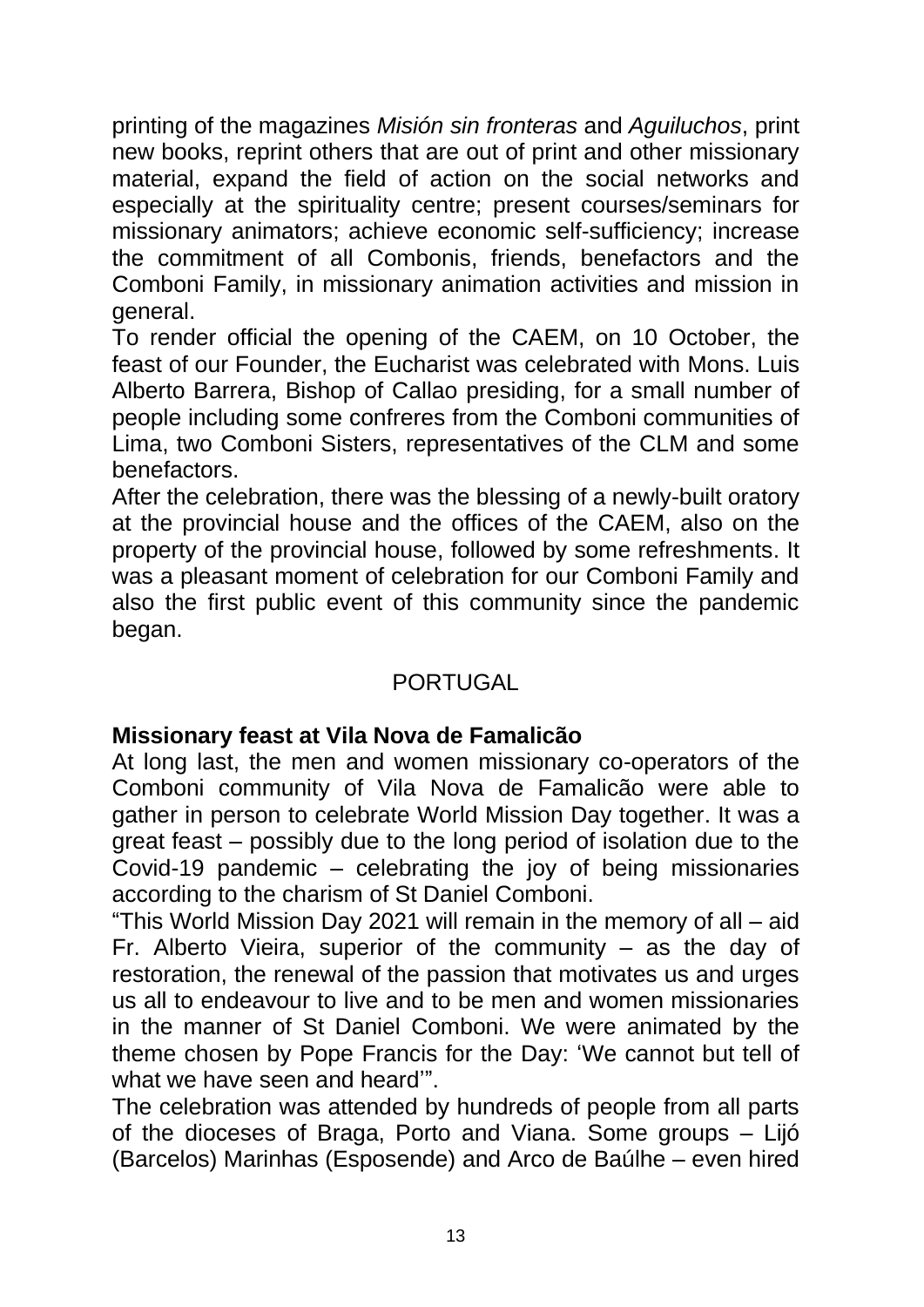coaches. Fr. Crespim Cabral Baraja, a Mozambican Comboni, presented a testimony and presided at the Eucharist. Fr. Crespim, 44, started working in missionary animation in Portugal last year. This was followed by a meal that lacked none of the typical dishes of the rich Portuguese cuisine.

In the afternoon there was traditional music and dancing organised by the groups from S. Martinho do Vale, Arco de Baúlhe, Trofa and, especially, by the large group from Serzedelo.

The next celebration is planned for Sunday 15 May 2022 "In the hope – Fr. Alberto said – of once again meeting all these friends to celebrate together the joy of being missionaries".

#### TOGO

#### **October 2021: a lively missionary month**

While the month of October is generally celebrated ecclesially as a missionary month, this year it was celebrated in a truly special way in the Province of Togo-Ghana-Bénin.

Four important events marked the life of the province during the month: the priestly ordination of Fr. Simon Agede, the feast of St Daniel Comboni, the opening of the new postulancy house in Accra and the return to the Father of our former confrere Fr. John Kofi Tasiame.

On 9 October, at the parish of the Immaculate Conception in Tsiame, the whole diocese of Keta-Akatsi gathered for the priestly ordination of six young deacons, five of whom were diocesan and one a Comboni. It was a very beautiful ceremony, besides being an occasion for a large number of religious and lay people to meet together. The main celebrant at the Mass was local Bishop Mons. Gabriel Edoe Kumordji, SVD, with Bishop Emeritus Mons. Anthony Adanuty concelebrating together with almost all the diocesan priests and a good representation of Combonis. Despite the rain and the power-cut which affected much of the celebration, the joy of the assembly was overflowing. In his homily, Mons. Kumordji invited the ordinands to always enter by the door of the sheepfold, Jesus. "All your formation has prepared you to pass through this door, to make of you worthy pastors and not thieves. You now belong to the whole Church and to the whole world". He also reminded them of the words of Pope Francis: "Like good shepherds, you must bear the odour of the sheep". He concluded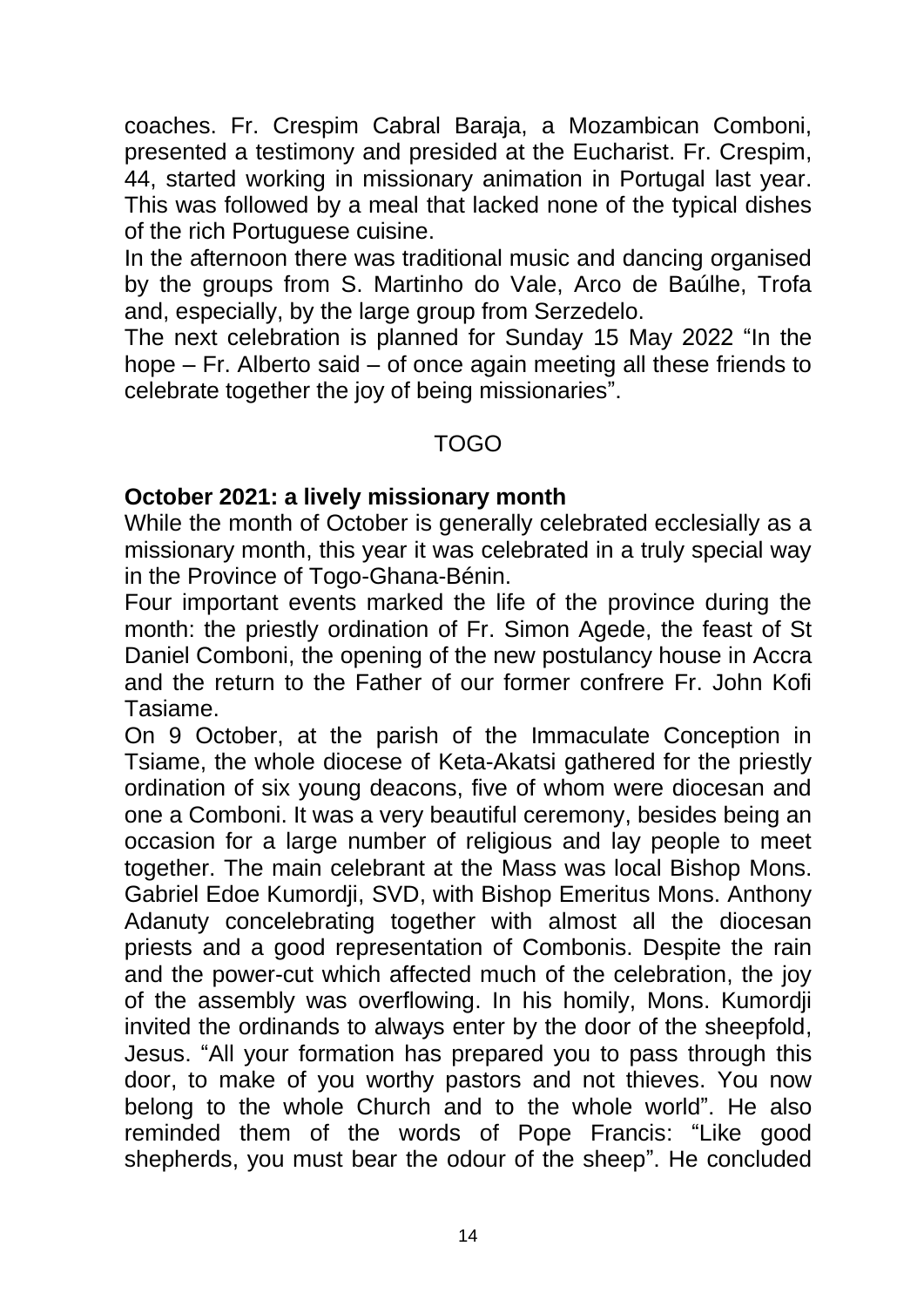by inviting all the people of God to support the priests, to care for them and to pray often for them.

The feast of the Founder was held this year in each zone, where this was possible. The confreres in the zone of northern Benin gathered, a few days early, on 8 October at Toko-Toko and spent the day in reflection, prayer and celebrating the Eucharist. Those in Ghana gathered in Accra on 11 October and those of Southern Benin celebrated at Cotonou while those in Togo celebrated in their communities. All the celebrations used for their meditation the letter of Father General and his Council and the letter of the Provincial Superior.

The new postulancy house in Accra was blessed on 10 October, after the Sunday Mass, before a large congregation of the faithful and the confreres of the parish, as well as Vice Provincial Fr. Antoine K. Kondo. The blessing was carried out by Fr. Brite, a Portuguese priest friend of Fr. Francisco de Souza Machado, who came specially for this purpose. Fr. Brite financed almost all the works of building and installations. The whole province is grateful to him and also thanks Fr. Francisco for bringing the work to completion.

The following day, 11 October, the house was opened and the postulants with their new team of formators have already taken up residence. The house has room for about 20 postulants.

On 2 October, the Lord called to himself Fr. John Kofi Tasiame, the first Ghanaian Comboni priest. Born in 1965, Fr. John was ordained priest by the first bishop of the diocese of Keta-Akatsi, Mons. Anthony Adanuty, on 7 September 1996. He was sent to Ethiopia for his first mission that lasted but a short time: following a discussion, a public functionary shot Fr. John who returned to the province to recover. He then went to Kenya where he worked for nine years. After completing the CYOF in South Africa, he was appointed to Kaneshie-Accra in charge of missionary animation as well as editing and distributing the magazine New People. In 2015, after a short period as parish priest at the Comboni parish of Accra, he decided to return to his own diocese where he served as parish priest in two parishes before his premature death.

His funeral was celebrated on 20 October at the cathedral of Christ the King in Akatsi and presided over by Mons. Gabriel Edoe Kumordji. The concelebrants included Mons. Emmanuel Fianu, Bishop of Ho, Mons. Anthony Adanuty, Bishop Emeritus, who had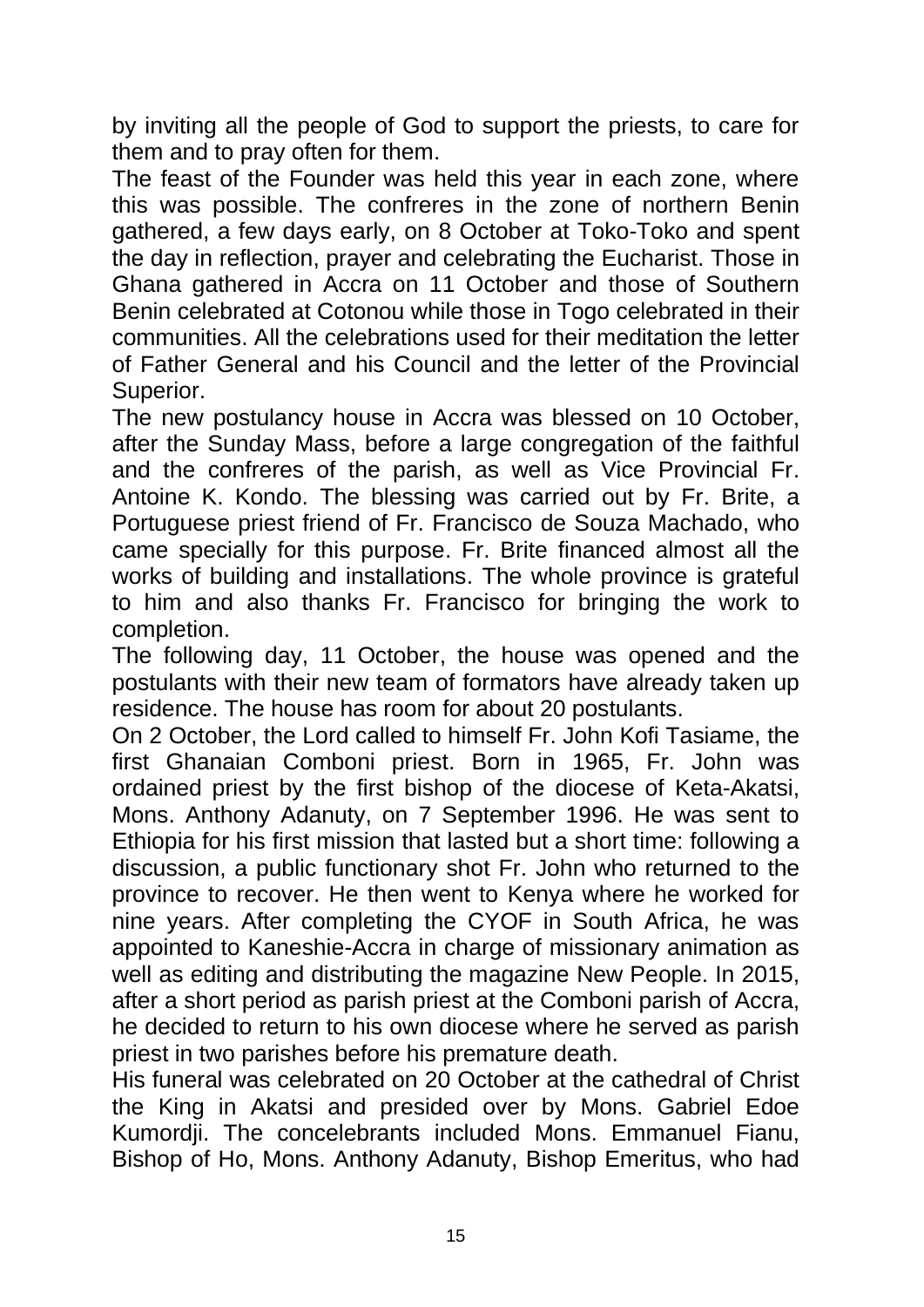ordained Fr. John and many priests from all parts of the country before a very large congregation of the faithful. In his homily, Mons. Kumordji described Fr. John as a joyful and cordial person. He was interred in the priests' cemetery of the diocese of Akatsi.

We thank God who has visited Togo-Ghana-Benin in a special way through all these events.

# IN PACE CHRISTI

# **Fr. Bernhard Riegel (20.08.1942 - 07.10.2021)**

Trying to describe the character and work of Fr. Bernhard, two words come to mind: authentic and credible. He was not an intellectual, was rather slow but very empathetic and able to listen attentively. The people trusted him.

Born at Bad Mergentheim in 1942, the last of seven children, into a family of small farmers, he grew up in Bernsfelden. Aged eleven, he entered the minor seminary of the Institute at Bad Mergentheim where he studied until going on to the Josefinum seminary in Ellwangen where he finished high school and passed the final exams in 1962.

Ten classmates went on to the novitiate but only two of them were ordained priests: himself and Fr Otto Fuchs. It was early in 1968 and the novice masters, the directors of the scholasticates and the Church in general in Germany were not prepared for the new times that were commencing. The younger generations no longer accepted the internal rules of religious life, the manner of governing the Institute or the local communities – the traditional way of commanding and obeying. From then on, only a few people joined the novitiate from our seminaries. Father Bernhard finished his theological studies according to the classical formula at Bamberg, took final vows on 13 July 1968 and was ordained priest on 29 June 1969. He then left for South Africa.

In those days, the apartheid system was coming to its sad culmination. Many Africans had to abandon the land of their fathers and were settled in the so-called *homelands*. Father Bernhard personally experienced the resulting violence and tension in the three parishes where he worked: Bongani, Nelspruit and Burgersfort.

Things were also changing in the German-speaking countries. The minor seminaries, until then the primary source of priestly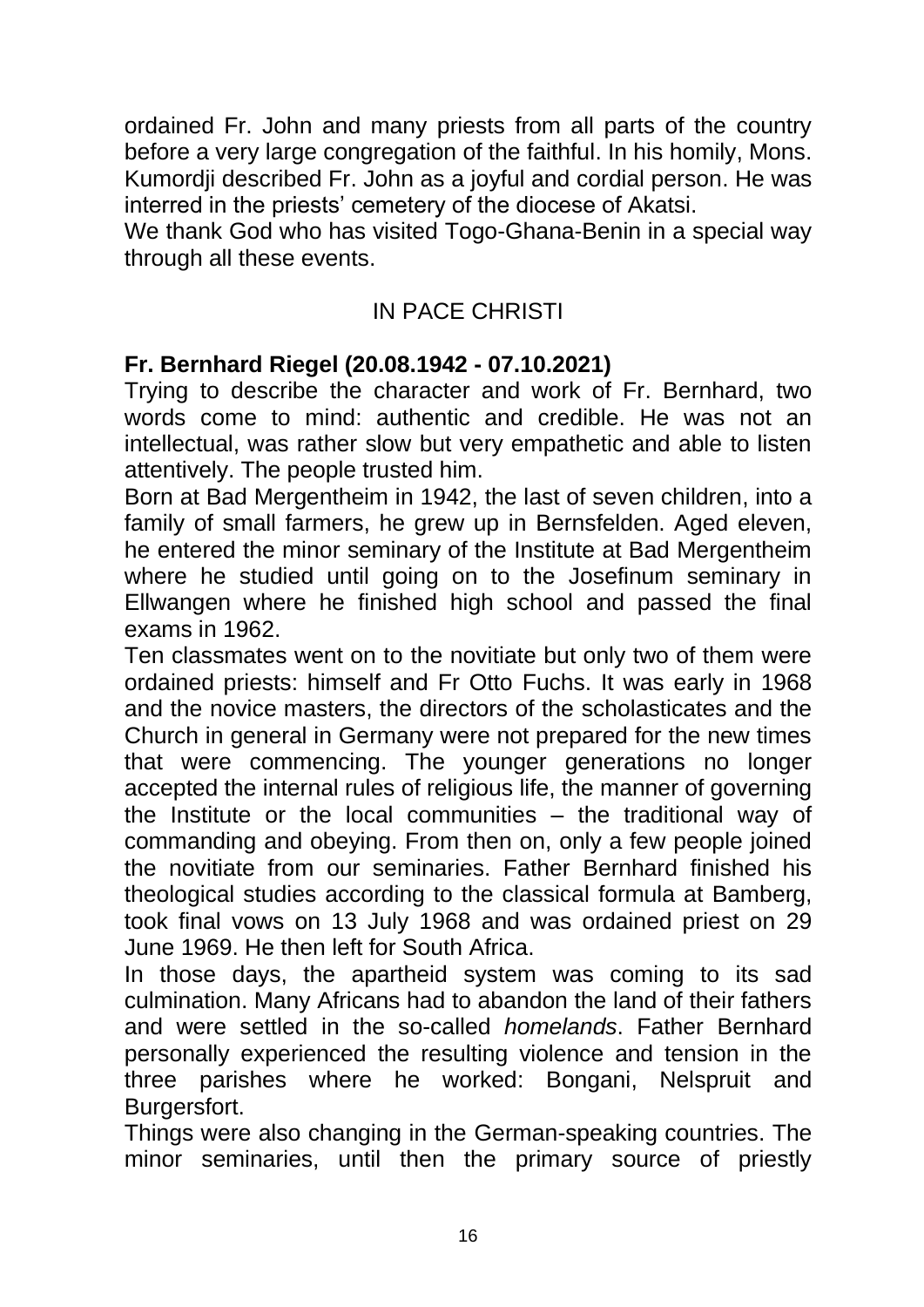vocations, were increasingly under discussion; the novitiates and scholasticates were in crisis. On the other hand, the approaching reunion of our two Institutes was giving rise to great expectations and encouraging more radical steps. Then, after the reunion, the provincial administration began to give the many young confreres working in the seminaries the opportunity to go to the mission, replacing them with confreres with missionary experience: one of these was Father Bernhard who, together with Father Josef Altenburger, recalled from Uganda, was appointed formator at the Josefinum seminary. It was the year 1980. The two soon realised that the time of the seminaries was over: they succeeded in convincing the provincial administration and the seminaries were closed one after the other.

The closure was hastened by the new and promising youth pastoral, the so-called KIM (*Kreis junger Missionare*) movement started in Josefstal by Bro. Bruno Haspinger. In 1981, the province decided to close the more ancient and traditional seminary, the Josefinum at Ellwangen. Fr. Bernhard worked from then until 1989 as the animator of the KIM and collaborated in preparing young people to go to the mission (MAZ) for a limited period. Even though concrete results did not live up to expectations as regards vocations to the religious and missionary life, it was nevertheless a very interesting and fruitful period in the life of Fr. Bernhard: he became a spiritual guide for many of the young people.

In 1989, he was again assigned to South Africa: after the reunion, a new phase was also beginning in that province. Up to then, the majority of the missionaries in the diocese of Witbank came from German-speaking countries. Now there were missionaries not only from other provinces but also South African priests and members of other religious Institutes such as the Kiltegan missionaries from Ireland, Franciscans, White fathers and others. Some of our missionaries then took on missions in Transkei among the Xhosa people, the home of Nelson Mandela. Fr. Bernhard was one of the first to work in those parishes even though he had to learn a new language. In 1989, he went to the mission of Mt Frere and, four years later, to Mt Ayliff.

The confreres showed their trust in him by electing him to the Provincial Council and then as Provincial Superior from 1999 to 2002. In 2002, the General Council opened a scholasticate in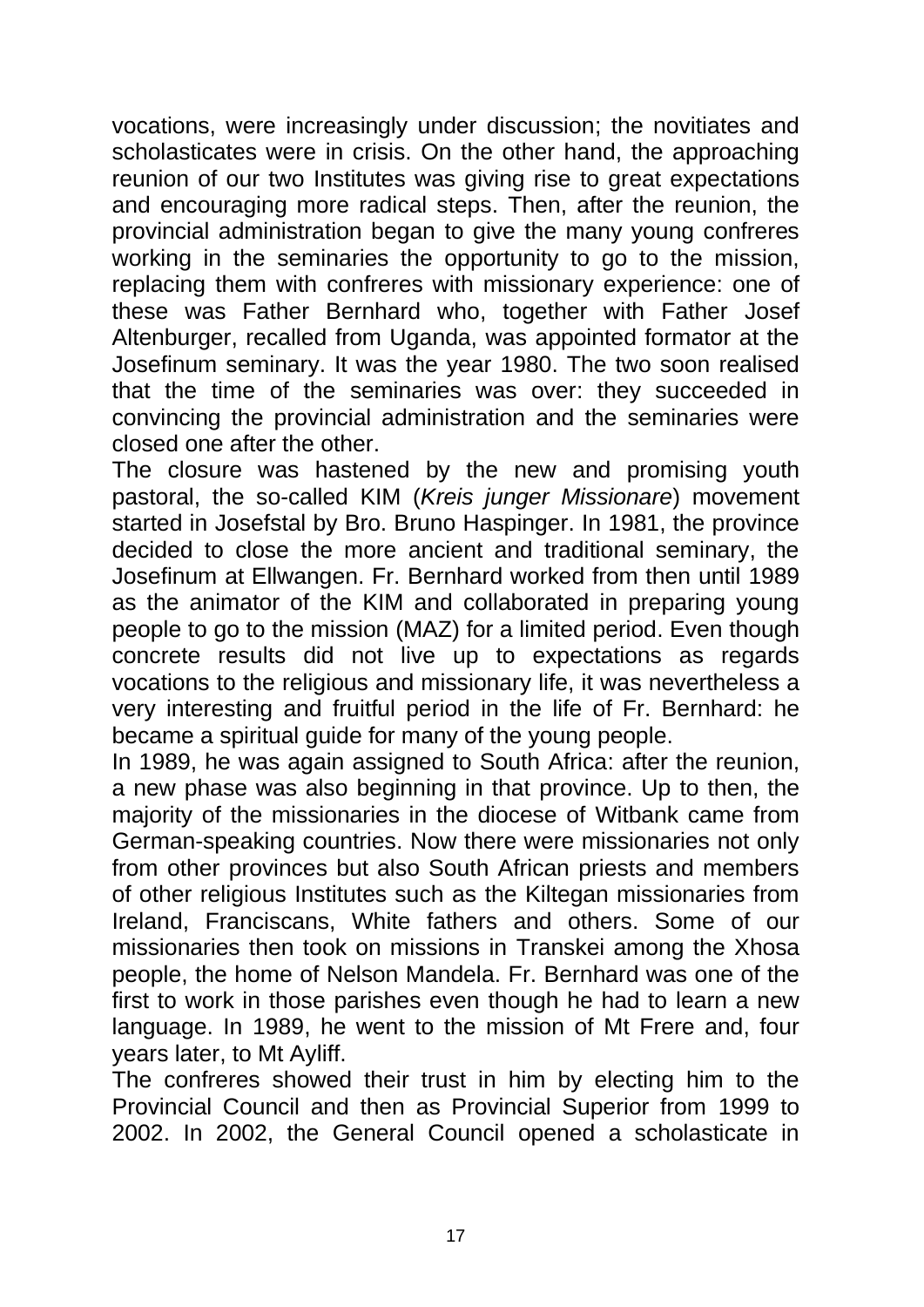Pietermaritzburg, close to Durban and took on a parish where Fr. Bernhard was appointed parish priest.

In 2009, he was recalled to the DSP and appointed superior of the largest local community of Ellwangen, being soon elected to the provincial council. In 2019, he returned to South Africa, shortly before his Golden Jubilee of ordination. There he succeeded Fr. Konrad Nefzger as parish priest at Maschisching, the former Lydenburg.

However, after just two years, acute leukaemia forced him to return to Germany. He soon realised that his life was coming to an end and he accepted this with great confidence in God. He spent his final years at the hospice of Saint Anne, very close to our house. He died on 7 October 2021, three days before the provincial assembly at Ellwangen which Fr. General Tesfaye Tadesse attended. On the final day of the assembly, Fr. Tesfaye concelebrated the funeral Mass together with almost all the confreres of the Province. *(Fr. Reinhold Baumann mccj)*

# **Fr. Antonio Calvera Pi (07.07.1946 – 14.10.2021)**

Fr. Antonio Calvera Pi died in Valencia on 14 October last. He was born in Barcelona on 7 July 1946, the first of three children in a family of strong faith. He studied at the College of San José de los Hermanos de la Sagrada Familia and then studied archaeology at the University of Barcelona.

During his youth, he devoted himself especially to the youth of the parish of St Anthony of Padua, also in Barcelona, where he was an active animator and catechist. His friendship with those young people was deep and lasting: many of them were present at his funeral. Antonio was very jovial and communicative; he sometimes organised entertainment with displays of magic for the elderly and the children during the celebrations organised by the parish.

In 1968, he felt that God was calling him to follow him as a missionary and, after a brief period of discernment, he entered the Comboni novitiate at Moncada (Valencia), where he took first vows on 15 August 1970. He studied theology at the major seminary of Moncada and at the Jesuit faculty in Granada. He made his perpetual profession on 8 December 1973 and was ordained priest on 1 March 1975, at the parish of St Anthony of Padua in Barcelona.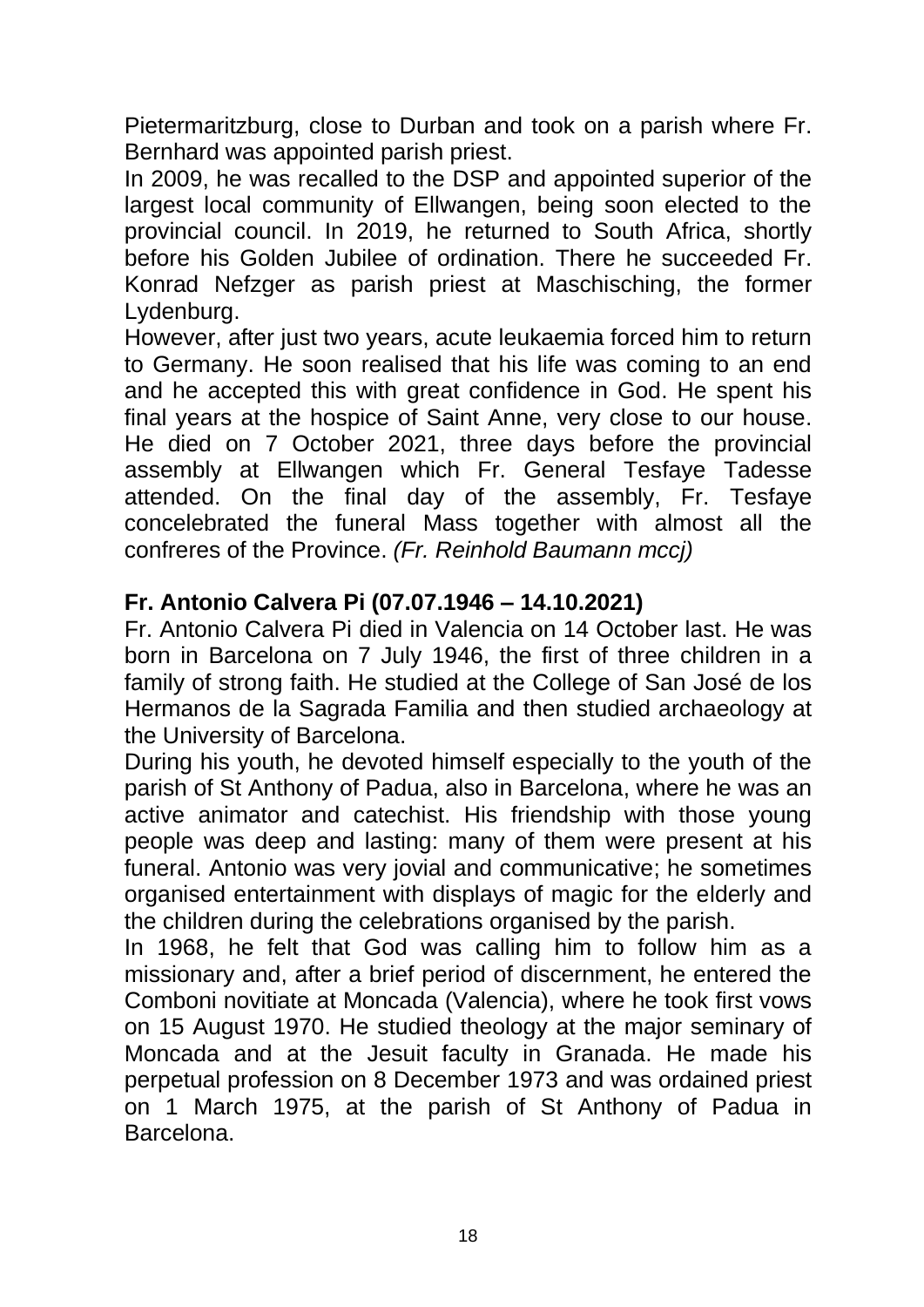After his ordination, Fr. Antonio was assigned to the community of Madrid to oversee the activities of the Missions Procure and, three years later, he was also charged with the administration of the Mundo Negro and Aguiluchos magazines as well as the Mundo Negro publications.

In 1981, he was appointed to Ethiopia after a year spent in London studying English. There he worked in the mission at Awassa and at Dongora, while continuing to collaborate with his articles for Mundo Negro. In 1987, he returned to Spain to work in missionary animation in the Madrid community. He used the time to immerse himself in the world of audio-visuals, doing courses and, concretely, producing radio programmes, the most important of which was a radio programme on the life of St Daniel Comboni which proved very successful.

It was during those years that he put into practice his knowledge of art, technology and imagination at the "Mundo Negro African Museum", a museum that still receives many visitors today. He worked body and soul to make it, as he would say, didactic for visitors, clearly African and a reflection of the entire continent.

Between 1991 and 1992, he set up another African museum at the Comboni headquarters in Barcelona: *The Saint Daniel Comboni Africa Museum*, another corner of Africa within the city which Fr. Antonio built up with the same criteria as that of Madrid.

In 1993, he was appointed to South Africa where he spent most of his time in Waterval; he learned the Sotho language and studied the culture, enrolling in correspondence courses run by the University of South Africa (UNISA).

His presence in this mission is remembered happily by the people for his pastoral dedication and his way of relating to them. For some time he was also in charge of the training of catechists in the diocese of Witbank.

In 2005, he was recalled to Spain and appointed to the community of Barcelona to work in missionary animation with the Combined Service of Missionary Animation (SCAM). He was also very involved with the children and assistants of the *Esplai Missioner Aguiluchos*, who gathered every week at the Comboni house in Barcelona.

In 2011, he was assigned to the community of Moncada to continue his work of missionary animation. During those years, he devoted himself assiduously to visiting the parishes and schools of